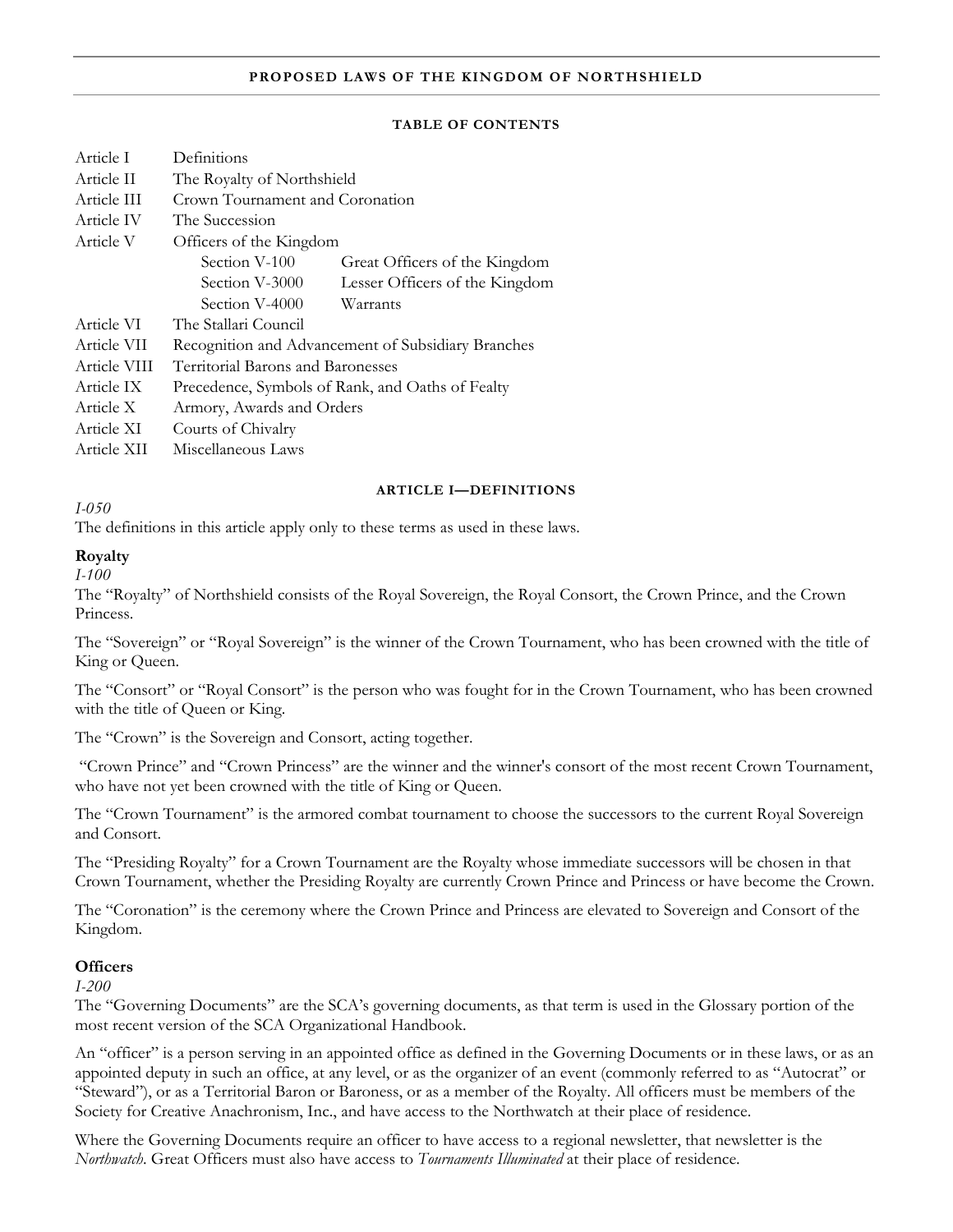

# **Other Definitions**

*I-300* 

The "Stallari" or "Stallari Council" consists of the Royalty and the Great Officers.

Use of the name "Northshield" or "Kingdom" to suggest Kingdom sponsorship or sanction or that an event is a Kingdom-level event is the prerogative of the Crown after consultation with the Stallari Council.

#### **Kingdom Law**

#### *I-400*

The word of the Crown is law subject only to the Order of Precedence of Law established in the Governing Documents, and those restrictions found in the statutory law of the Kingdom.

#### *I-500*

There will be three classes of Kingdom law. These will be statutory law, Royal Proclamation and Royal edict.

#### *I-600*

Statutory law will be the continuing body of law in the Kingdom. The Crown will have power to change, repeal or add statute only after soliciting and receiving counsel from the Stallari Council, provided that the change, repeal or addition does not conflict with any superior laws as established by the Order of Precedence of Law in the Governing Documents.

#### *I-700*

Should the majority of the Stallari Council believe a change to statutory law to be substantive, the Crown must publish the proposed law change in the Northwatch and allow one month from publication for comment before proceeding.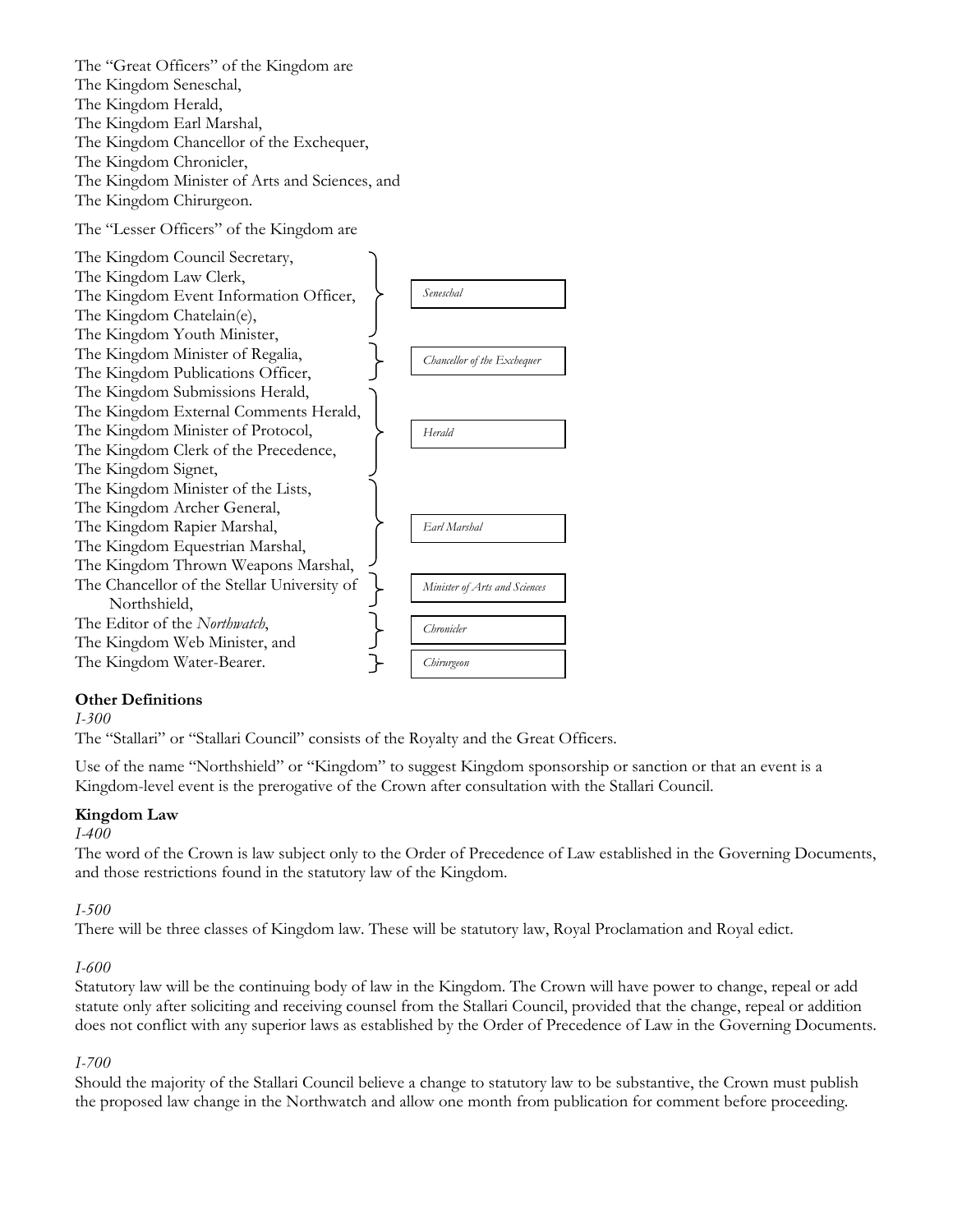# *I-800*

Changes to statutory law must be signed by the Crown and the Kingdom Seneschal, proclaimed in Royal court, and published in the *Northwatch* before taking effect.

# *I-900*

A Royal proclamation is defined as a lawful command of the Crown, and has the force of statute for the duration of the reign in which it is proclaimed. A proclamation must be announced in Royal court and published in the *Northwatch* before taking effect. A proclamation cannot contradict statutory law.

# *I-1000*

A Royal edict is defined as a lawful command of the Crown and has the force of statutory law for the duration of the event at which it is proclaimed. The Crown must be present at the event, and the edict must be announced in Royal court at that event. An edict cannot contradict statutory law.

# *II-100*

# **ARTICLE II—THE ROYALTY OF NORTHSHIELD**

The rights, duties and powers of the Crown rest equally and jointly with the Sovereign and the Consort.

# *II-200*

The powers of the Crown extend only to the affairs of the Kingdom, and do not extend to matters of modern times.

# *II-300*

No member of the Royalty may apply for or hold another Kingdom-level or Corporate office during His or Her reign.

# *II-400*

The Crown will report all Kingdom awards or orders given at Their Courts to the *Northwatch* and the Kingdom Clerk of the Precedence. The Crown may delegate these responsibilities as They wish, but the ultimate responsibility will rest with the Crown.

#### *II-600*

A warranted seneschal and a warranted herald of Northshield must accompany the Crown or Regent when Court is conducted.

#### *II-700*

A ten-foot radius around the thrones of the members of the Royalty may only be entered by Kingdom Officers and those having Royal permission.

#### *II-1120*

The Crown may designate any person who is a member of the SCA, Inc., to act as Regent.

# *III-100*

#### **ARTICLE III—CROWN TOURNAMENT AND CORONATION**

The Crown Tournament to select the next Crown Prince and Princess will be held twice a year, in the months of May and October.

# *III-200*

The location of Crown Tournaments and Coronations will be rotated, as possible, among the following areas:

#### Area 1 - North Dakota, South Dakota and Manitoba branches

Area 2 - Minnesota and Ontario branches

Area 3 - Wisconsin and Upper Michigan branches

Any branch in the Kingdom may submit a bid to the Kingdom Seneschal. However, bids from branches in the designated area of rotation will be given precedence.

# *III-300*

The Crown and the Stallari Council are responsible for selecting and approving immediate and future Crown Tournament and Coronation bids. Future bids may be for as much as eighteen (18) months out.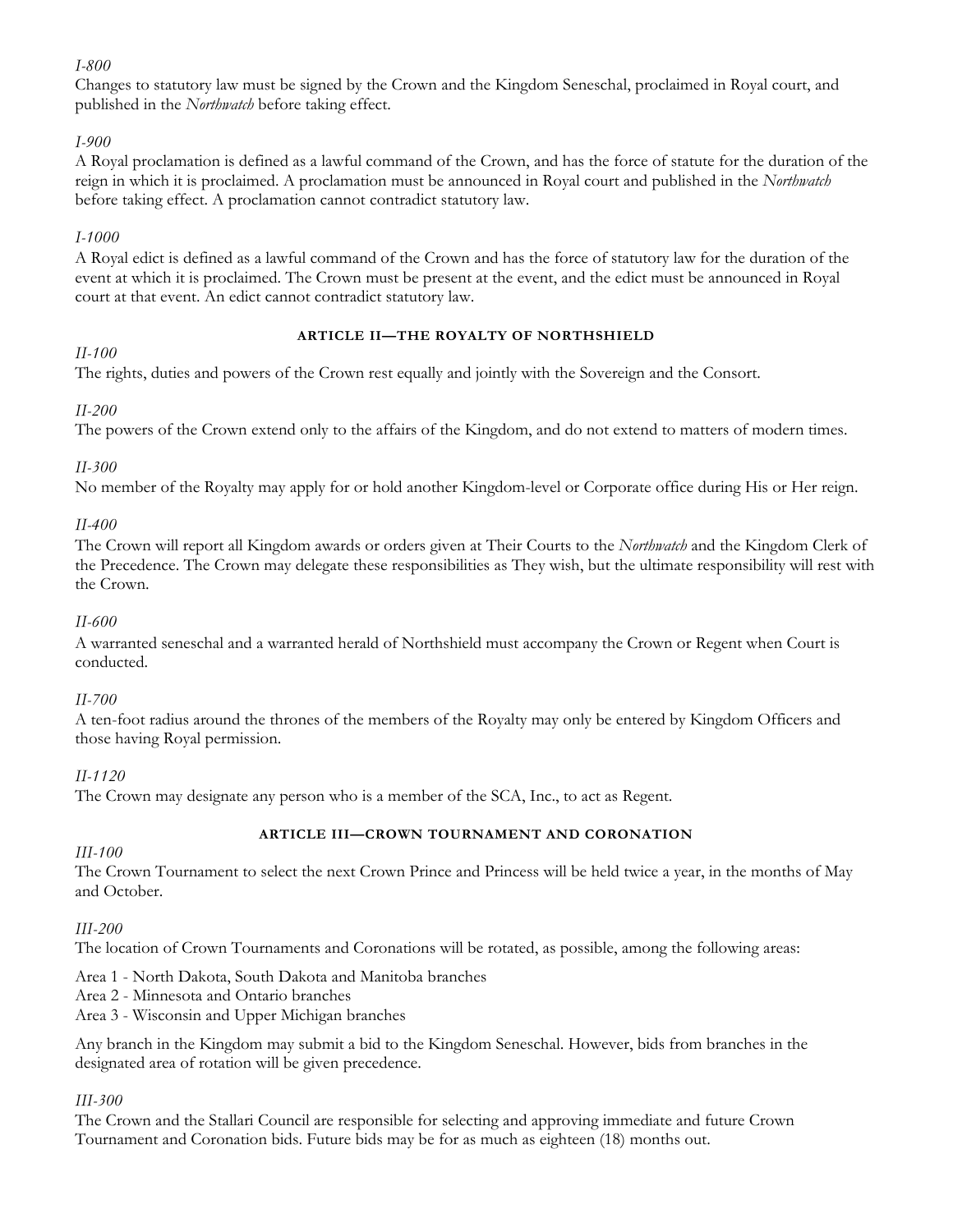# *III-400*

The Kingdom Event Information Officer will not allow any official SCA event within Northshield on the same day as Coronation or Crown Tournament unless the Crown has given express permission after consultation with the Stallari Council.

# *III-450*

Prior to the tournament, the Kingdom Seneschal, the current Crown, and the Presiding Royalty will together select a designated alternative event at which to hold the Crown Tournament, should the originally scheduled tournament be canceled due to bad weather or other unforeseen circumstances. The populace will be notified of the location and date of the alternate event prior to the originally scheduled tournament.

#### *III-500*

The Presiding Royalty will devise the format of the Crown Tournament, including any further restrictions upon entrants and their consorts. This information will then be published in the *Northwatch* at least six weeks prior to the Crown Tournament. Once the combatants are chosen, the pairings will be randomly drawn.

# *III-600*

All prospective combatants in the Crown Tournament must first affirm that they and their consort understand and are prepared to accept the Crown's responsibilities, as defined by the Governing Documents and Kingdom law.

# *III-800*

The Kingdom Seneschal will publish in the *Northwatch*, at least six (6) weeks before the Crown Tournament, the requirements for entrance in the Crown list, as established by the Governing Documents and the Kingdom.

# *III-900*

All prospective combatants and their consorts must meet the minimum criteria in the Governing Documents, as well as the following requirements:

1. Each must be a member of the Society for Creative Anachronism and have access to the *Northwatch* at their place of residence.

2. Each must have resided in Northshield for one year immediately before the Crown Tournament and be able to demonstrate a reasonable level of participation in diverse activities in Northshield during that period.

3. All prospective combatants and their consorts must be acceptable to the Presiding Royalty.

4. No Kingdom Great Officer or appointed replacement may fight or be fought for in a Crown Tournament where the reign as Sovereign or Consort would coincide with the term of office.

5. No one under 18 years old may fight or be fought for in a Crown Tournament.

6. No member of the Royalty may either fight or be fought for in a Crown Tournament.

#### *III-1000*

Prospective competitors must send to the Presiding Royalty a letter expressing their intent to compete. The letter should provide evidence of fulfillment of any requirements for entrance by the prospective combatant and consort and outline their involvement in diverse areas of the SCA, as the Crown Prince and Princess may require. The Presiding Royalty will insure that necessary information concerning eligibility is provided to the Kingdom Seneschal for verification.

# *III-1100*

1. The Presiding Royalty may refuse entrance to prospective combatants or their consorts for reasonable cause.

2. The Presiding Royalty must state the reason for the refusal to the Crown, the Kingdom Seneschal, and to those whom they refuse entrance in a timely manner. A reasonable attempt will be made to provide the reason for the refusal, in writing, at least two weeks before the Crown Tournament.

3. The denial of entrance and its reasons will be kept confidential by the Presiding Royalty, the Crown, and Kingdom Seneschal.

#### *III-1200*

The Crown Tournament must meet the following conditions:

1. It must be decided by a double-elimination armored combat, the final round being at least best two out of three.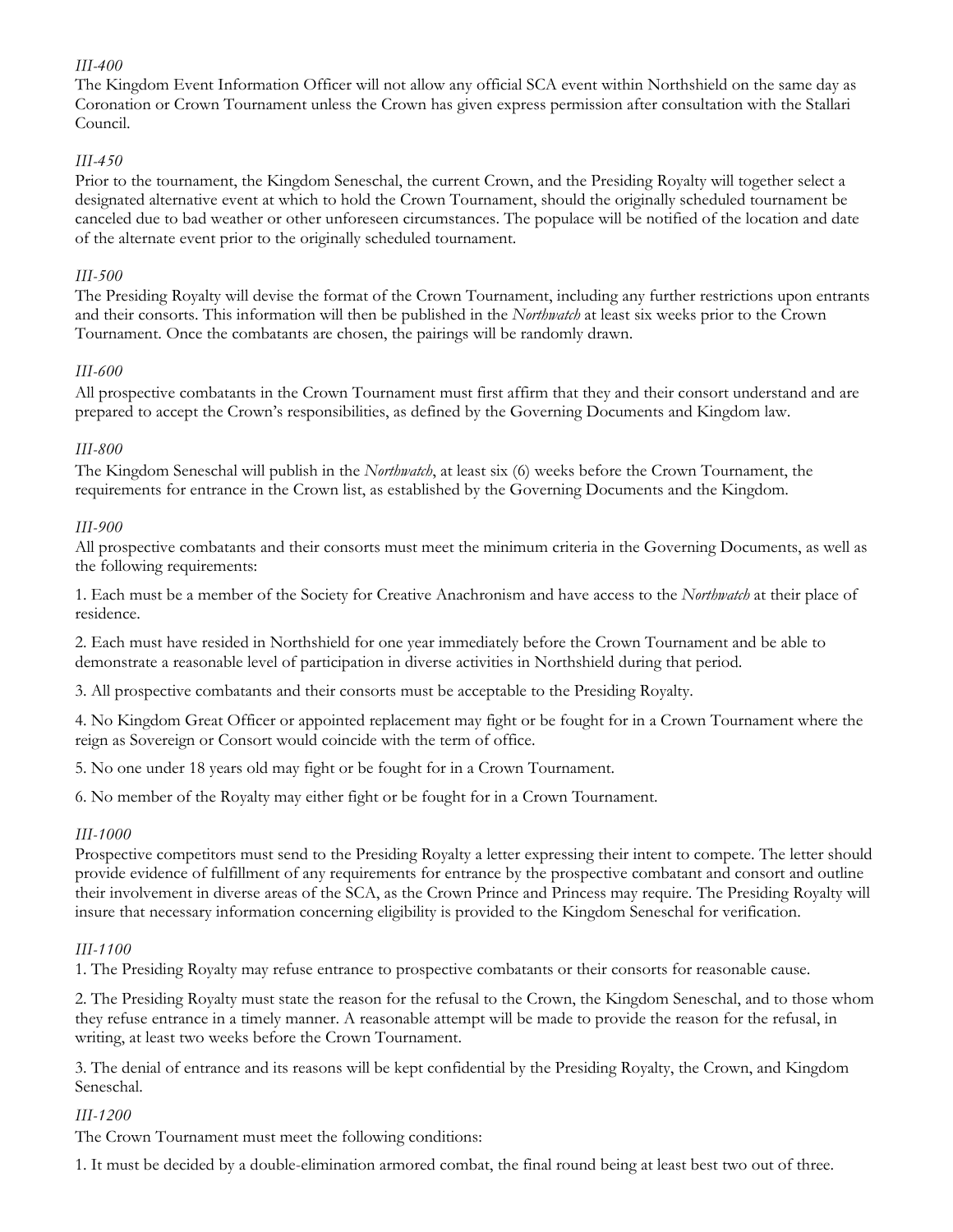2. At least three fully warranted marshals of Northshield must be present to supervise the lists.

3. A seneschal and a herald of Northshield must attend, to witness the tournament.

# *III-1250*

If the conditions listed in III-1200 are not met, then the Crown Tournament will be held at the alternate event. If the alternate event must be used, the Kingdom Seneschal will make every reasonable effort to notify all combatants.

#### *III-1300*

At the next Coronation, the Crown Prince and Princess will be crowned as Sovereign and Consort.

#### *III-1400*

Coronation will be held twice a year, no more than six weeks before Crown Tournament.

#### **ARTICLE IV—THE SUCCESSION**

# *IV-100*

Before assuming the titles of Sovereign and Consort, the Crown Prince and Princess will give either an affirmation or an oath of service to the people of the Kingdom promising to uphold the laws of the Society and Kingdom.

# *IV-200*

If the Sovereign is unable to fulfill the duties of the Sovereign as defined in the Governing Documents and Kingdom law, the Consort will then be designated as Sovereign.

# *IV-300*

If both the Sovereign and the Consort are unable to fulfill the duties of the Crown, the Crown Prince and Princess will be proclaimed Regents and will fulfill the duties of the Crown until Their Coronation, at which time They will be crowned by the senior Royal Peer in attendance who is a subject of Northshield.

#### *IV-400*

If either the Crown Prince or Crown Princess is unable to fulfill His or Her duties, the other will fulfill all such duties. The Crown Prince or Princess may then select another gentle as consort. This person must be acceptable to the Crown and must have met the eligibility requirements of the Governing Documents and of III-900 of these laws, as of the most recent Crown Tourney. This person will then be invested as Crown Princess or Prince. No further replacements are permitted, nor may the new consort reign alone. At Coronation, the original Crown Prince or Princess will be crowned as Sovereign and the other as Consort.

#### *IV-500*

If neither the Sovereign nor the Consort are able to fulfill the duties of the Crown as defined in the Governing Documents and Kingdom law, and no Crown Prince or Princess has been declared, a Crown Tournament will be held as soon as possible under supervision of the Kingdom Seneschal and the Kingdom Earl Marshal. Immediately thereafter, the victor and victor's consort will be crowned as Sovereign and Consort by the senior Royal Peer in attendance who is a subject of Northshield. The new Crown will hold a Crown Tournament as soon as it can be announced in the *Northwatch* to choose a Crown Prince and Princess.

#### *IV-600*

If both the Crown Prince and Crown Princess are unable to fulfill their duties, a Crown Tournament will be held under the supervision of the Crown.

#### *V-100*

#### **ARTICLE V—OFFICERS OF THE KINGDOM**

All Officers are responsible for upholding the laws and policies of the Society and Kingdom, including those set forth in handbooks approved by the Board of Directors of the Society.

#### *V-200*

All Officers will keep a record of important communications and activities related to the duties of their offices. This record may be viewed by the Stallari Council and is turned over to the successor in the office.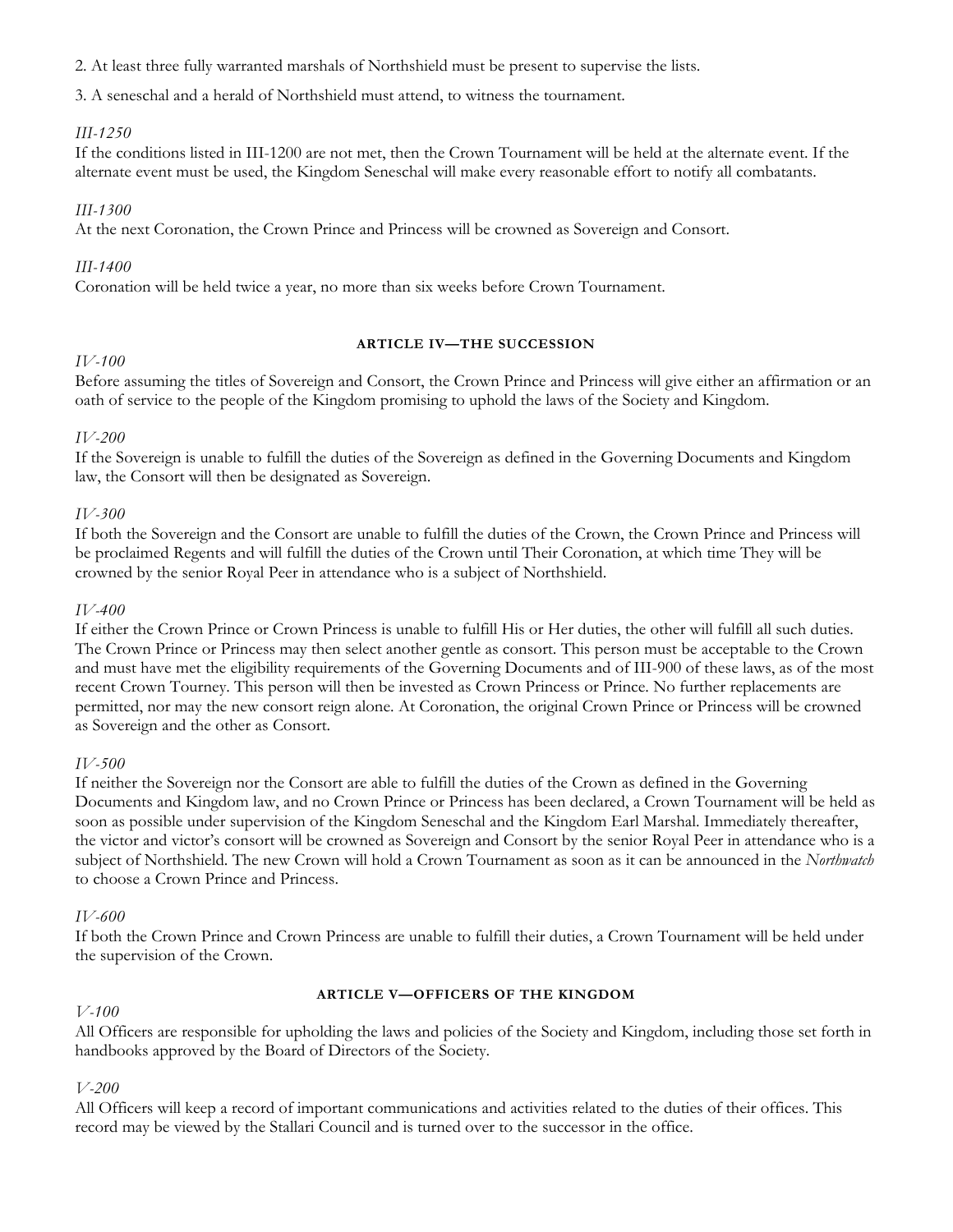# *V-300*

All Officers of the Kingdom are accountable to the Crown for the equipment, property, money, and regalia they hold for their offices, for the Crown, or for the SCA.

# *V-420*

At the time a new officer is appointed, the outgoing officer will prepare an accounting of all equipment, property, money, and regalia for that office being passed to the successor. Both outgoing and incoming officers shall sign that accounting and a copy is to be sent to the Chancellor of the Exchequer.

#### *V-450*

All Officers will report any major changes in the equipment, property, money, and regalia they hold to the Chancellor of the Exchequer.

# *V-500*

All Kingdom Great Officers are considered of equal rank except for matters specific to their individual offices.

# *V-600*

All Great Officers are appointed by the Crown in conjunction with the appropriate Corporate superior officer and after consultation with the outgoing Great Officer and the Stallari Council.

# *V-700*

No Great Officer or any warranted deputies may produce any official publications without approval of the Crown and of the majority of the rest of the Stallari Council. Content of any official handbook is subject to editing by the appropriate Great Officer and the Crown before publication. All profits resulting from such publications must be remitted to the Kingdom Chancellor of the Exchequer. Full financial reporting must be made to the Kingdom Chancellor of the Exchequer on a regular schedule as required by the Chancellor of the Exchequer.

#### *V-800*

Great Officers may appoint deputies and assistants as needed.

#### *V-900*

Great Officers will be warranted for a term of two years. Their term of office and warrants may be extended, but no Great Officer will serve for a continuous period of more than three (3) years.

#### *V-1000*

The duties and responsibilities of Great Officers are as described in the Governing Documents. Further duties of the Great Officers will include:

1. Communicating with all officers under their supervision on at least a quarterly basis,

2. Ensuring that subordinate officers have access to materials and information to perform their duties,

3. Maintaining a current roster of their subordinate officers,

4. Making their rosters publicly available,

5. Providing an updated copy of their rosters to the Crown at the beginning of each reign, and

6. If a separate bank account exists for an office, maintaining the account and providing quarterly financial reports to the Chancellor of the Exchequer.

7. Attendance of a minimum of 2 Stallari Council meetings per reign, either personally or through an alternate, if permitted by VI-500.

8. Coordinating activities in their respective specialties, as needed, when Northshield hosts interkingdom events.

# *V-1100*

No person may hold two Great Offices at the same time.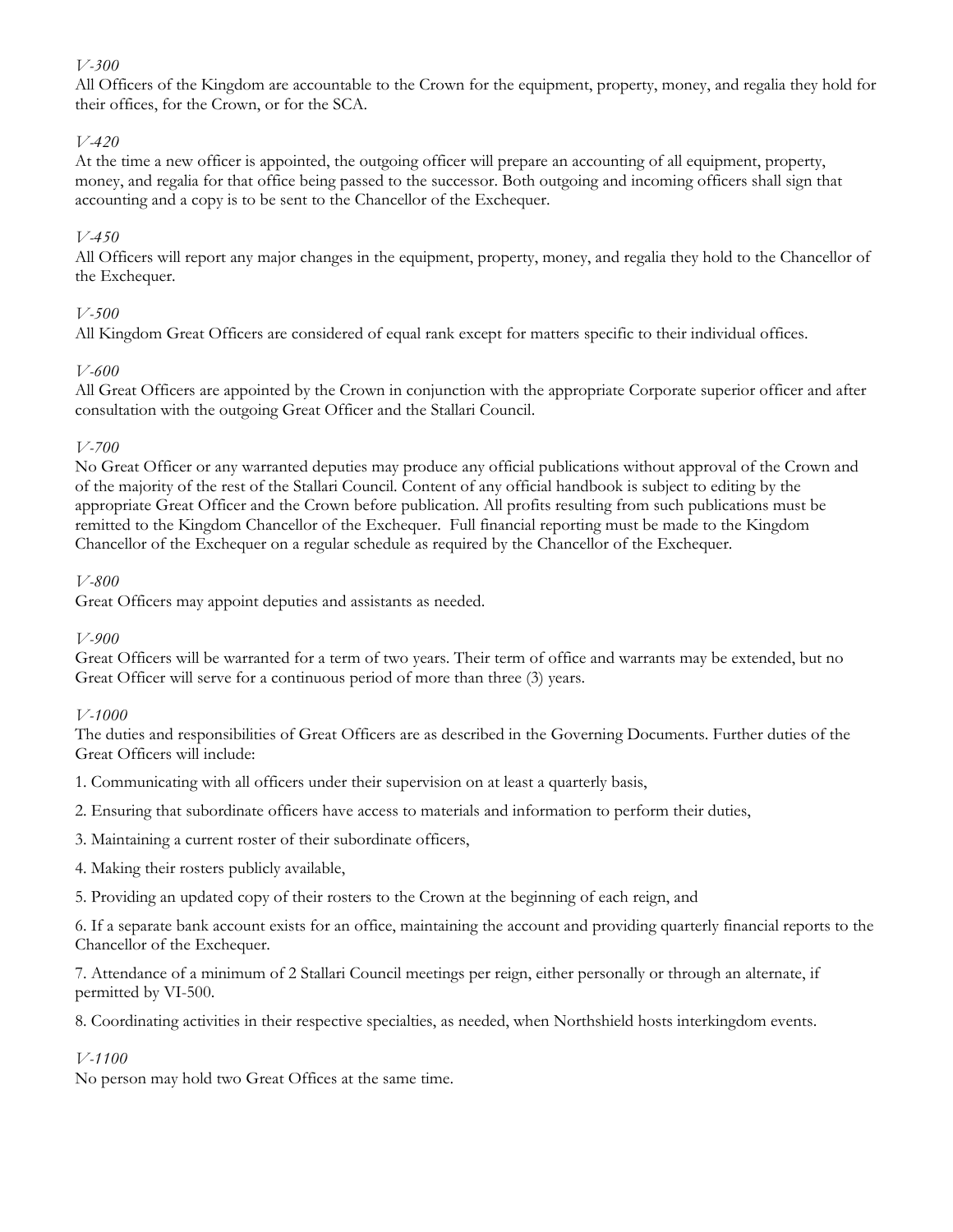# *V-1200*

Each Great Officer is responsible for the coordination, training, and appointment of his or her subordinate branch officers, deputies, and assistants in Northshield. No person may represent himself or herself as an officer without the appropriate Great Officer's specific approval or warrant of appointment.

# *V-2000 – The Seneschal*

The Seneschal is the principal legal representative of the Society for Creative Anachronism, Inc., within the Kingdom.

#### *V-2100 – The Chancellor of the Exchequer*

The Chancellor of the Exchequer is the chief financial officer of the Kingdom and is responsible for all matters dealing with Kingdom funds or property.

#### *V-2110*

The Chancellor of the Exchequer will meet with the Crown Prince and Princess as soon as practical to inform Them of the financial policies of the Kingdom.

# *V-2120*

The Chancellor of the Exchequer will work with all Great Officers in the administration of the financial duties accompanying those offices.

# *V-2130*

The Chancellor of the Exchequer will submit a financial report to the Stallari Council at least twice per reign.

# *V-2140*

The Chancellor of the Exchequer will submit a balance sheet and a budget to the Royalty within thirty (30) days of Coronation.

#### *V-2150*

The Chancellor of the Exchequer will submit a budget for review and approval to the Stallari Council and the Royalty in time to have the approved budget published in the March Northwatch.

#### *V-2160*

The Chancellor of the Exchequer will submit an annual financial report of the Kingdom's accounts to the Chronicler for publication in the May Northwatch.

#### *V-2200 – The Herald*

The Principal Herald of Northshield is called the Polaris Herald.

#### *V-2300 – The Earl Marshal*

The Earl Marshal will promote safe and orderly conduct of combat in accordance with Society and Kingdom rules and conventions.

#### *V-2310*

The Earl Marshal will require a properly completed waiver for any person participating in any combat-related activity. The Earl Marshal is responsible for the proper management of all combat-related waivers.

#### *V-2320*

The Earl Marshal is responsible for the proper training and supervision of combatants and prospective combatants.

#### *V-2400 – The Minister of Arts & Sciences*

The Minister of Arts and Sciences is responsible for the organization and encouragement of the study and practice of arts and sciences within Northshield.

#### *V-2500 – The Chronicler*

The Chronicler is responsible for publishing and mailing the *Northwatch*, the official newsletter of the Kingdom of Northshield, on a monthly schedule. The Chronicler will print official announcements and report news therein.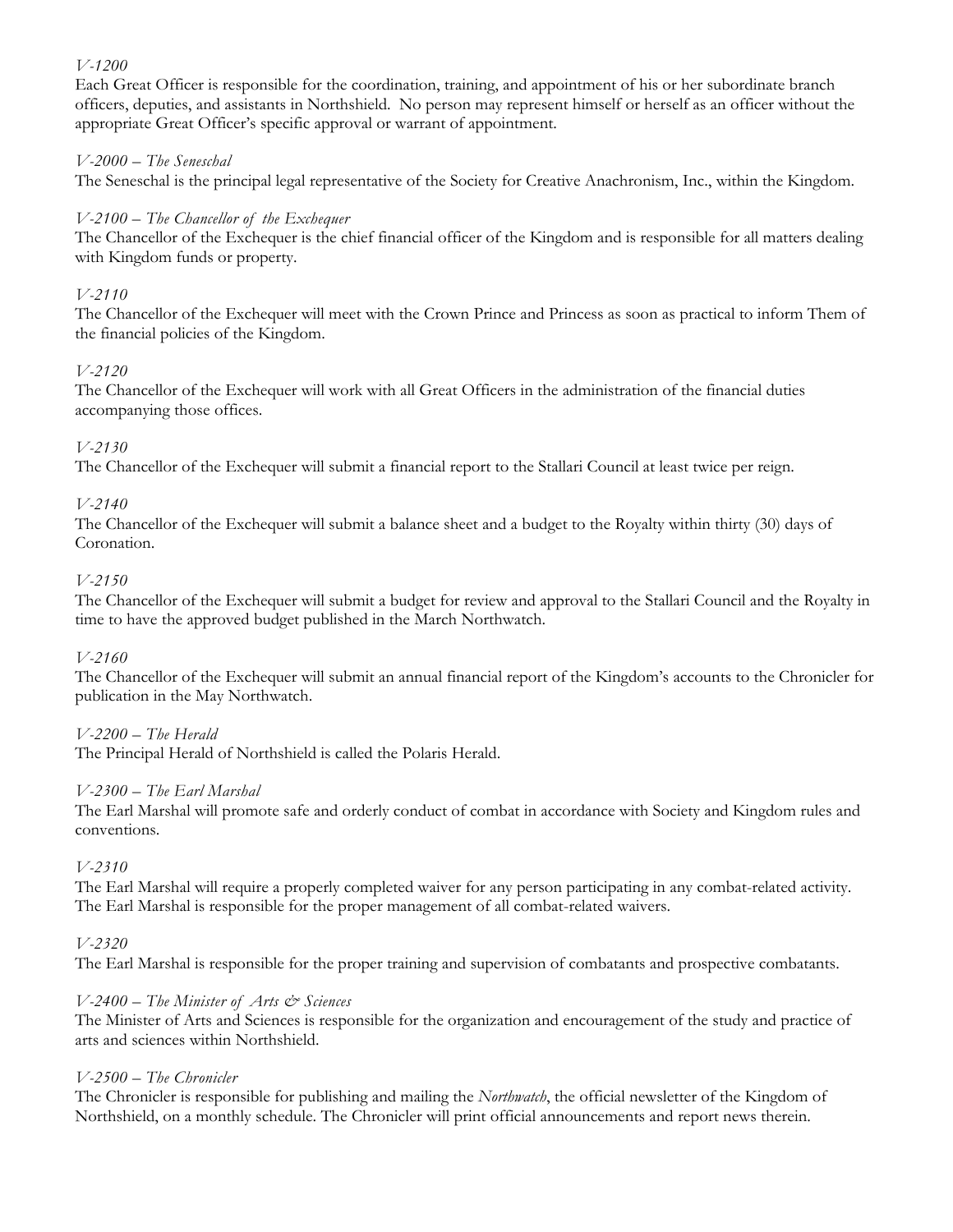#### *V-2600 – The Chirurgeon*

The Chirurgeon is responsible for the organization, development, and encouragement of the study, practice, and research of the practical applications of first aid.

# *V-2700 – Special Deputies*

The appointment and term of office of any Special Deputy is at the discretion of the Crown or the appropriate Great Officer.

Special Deputies are warranted in the same manner as other officers.

# *V-3000 – Lesser Officers*

All Lesser Officers will be appointed and warranted by the Crown in conjunction with the appropriate superior officer, after approval by the Stallari Council.

# *V-3020*

Each Lesser Officer is responsible for the coordination, training, and appointment of any subordinate branch officers, deputies, and assistants in Northshield.

# *V-3050*

Lesser Officers will fulfill the individual requirements of office as defined by the Governing Documents, Kingdom law, and their superiors.

# *V-3080*

Lesser Offices may be established and administered at the discretion of the Crown, under the Crown or the jurisdiction of a Great Officer.

# *V-3100 – The Council Secretary*

The Council Secretary is a Lesser Officer to the Seneschal and will keep a record of the proceedings of the Stallari Council meetings.

Minutes of each Stallari Council meeting will be distributed within three (3) weeks of the meeting to all members of the Council.

#### *V-3110 – The Law Clerk*

The Law Clerk is a Lesser Officer to the Seneschal, responsible for understanding SCA and Kingdom governing documents and advising the Crown and Great Officers of these laws and policies. "Governing documents" does not include handbooks for individual offices.

#### *V-3120 – The Event Information Officer*

The Event Information Officer is a Lesser Officer to the Seneschal and will collect information about upcoming events in the Kingdom.

The Event Information Officer will maintain the calendar of officially scheduled events and will provide this calendar to the Chronicler and Web Minister on at least a monthly basis, in advance of any established publication deadline.

# *V-3140 – The Chatelain(e)*

The Chatelain(e) is a Lesser Officer to the Seneschal and is responsible for the introduction and education of prospective and new members in the culture, customs, and courtesies of the Society.

#### *V-3160 – The Youth Minister*

The Youth Minister is a Lesser Officer to the Seneschal and is responsible for coordination of youth activities (excluding all martial activities).

#### *V-3200 – The Minister of Regalia*

The Minister of Regalia is a Lesser Officer to the Chancellor of the Exchequer and to the Crown and is responsible for soliciting, obtaining, receiving, and maintaining any regalia of the Kingdom.

The Minister of Regalia will maintain a current inventory of the Kingdom's regalia and will provide said inventory to the Royalty and the Chancellor of the Exchequer within thirty (30) days following each Crown Tournament.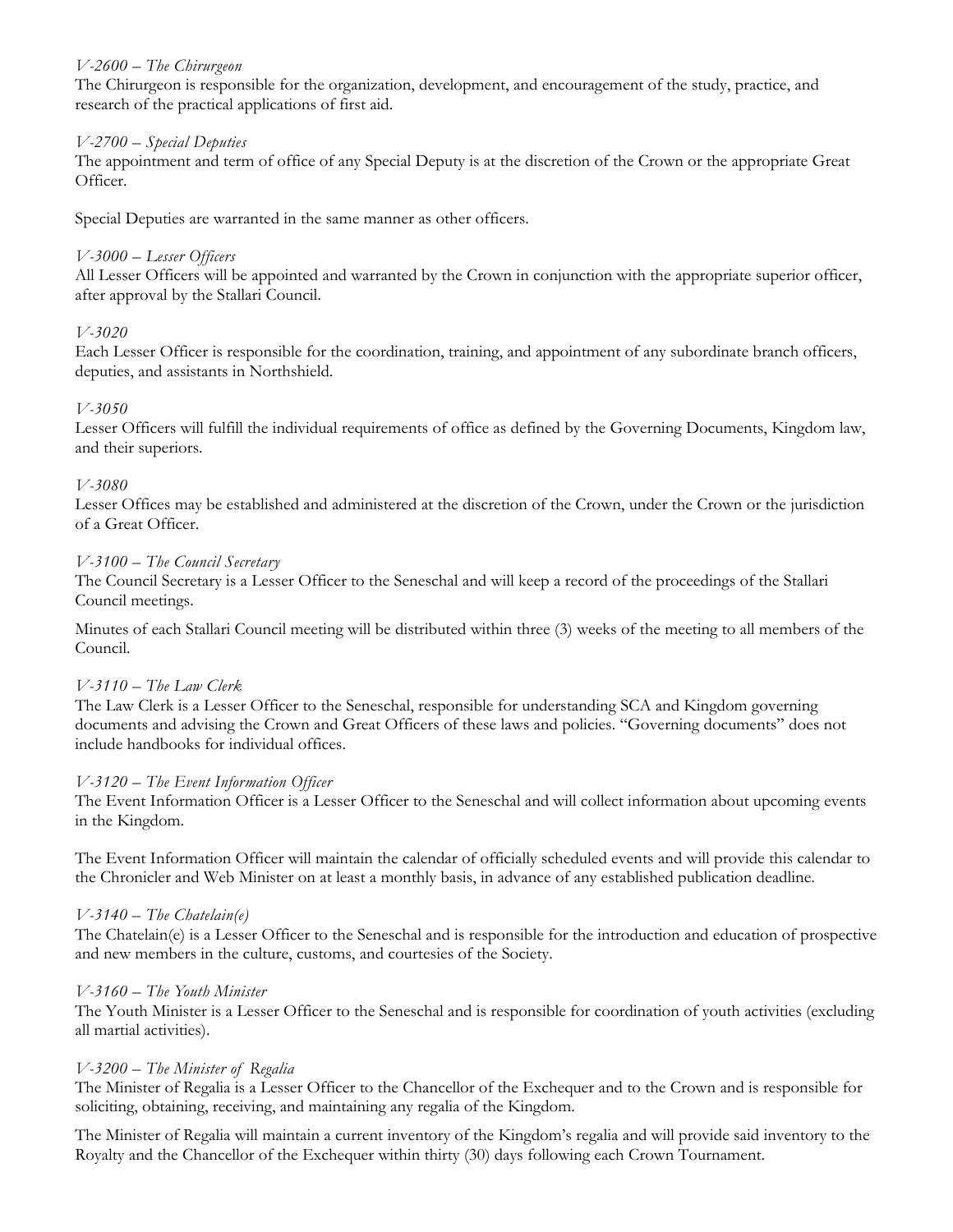The Minister of Regalia is responsible for providing the Crown with any regalia from the inventory and receiving all regalia back at the end of each reign. The Minister of Regalia is also responsible for providing the Crown Prince and Princess with any regalia from the inventory and receiving all regalia back upon Their Coronation.

The Minister of Regalia is responsible for notifying the Stallari Council of any repairs or additions necessary to the inventory, and is responsible for obtaining approved items or repairs in a timely manner.

#### *V-3250 – The Publications Officer*

The Publications Officer is a Lesser Officer to the Exchequer and is responsible for maintaining and making available Society and Kingdom publications.

#### *V-3300 – The Submissions Herald*

The Submissions Herald is a Lesser Officer to the Polaris Herald and is responsible for the collecting of heraldic submissions within the Kingdom.

# *V-3304*

The Submissions Herald is responsible for the creation and distribution of the Internal Letter of Comment.

# *V-3305*

The Submissions Herald of Northshield is titled Keythong Herald.

#### *V-3310 – The External Comments Herald*

The External Comments Herald is a Lesser Officer to the Polaris Herald and is responsible for collecting the comments from the heralds commenting on the Internal Letters of Comment.

# *V-3314*

The External Comments Herald is responsible for the creation and distribution of the External Letters of Comment and notifying any submitters if their submissions are not passable and why.

#### *V-3315*

The External Comments Herald is responsible for the creation and sending out of the Kingdom's Submissions letter to the Laurel Sovereign of Arms.

#### *V-3320 – The Clerk of the Precedence*

The Clerk of the Precedence is a Lesser Officer to the Polaris Herald and is responsible for maintaining the Kingdom Order of Precedence. The Clerk of the Precedence will provide the Royalty an updated Order of Precedence within thirty (30) days before each Coronation.

#### *V-3340 – The Signet*

The Signet is a Lesser Officer to the Polaris Herald and is responsible for coordination, as needed, to provide scrolls for the Crown.

#### *V-3350 – The Minister of Protocol*

The Minister of Protocol is a Lesser Officer to the Polaris Herald and is responsible for education relating to protocol issues and maintaining and updating the Kingdom's book of ceremonies.

#### *V-3360 – The Archer General*

The Archer General is a Lesser Officer to the Earl Marshal and will promote the safe and orderly conduct of archery activities.

#### *V-3410 – The Rapier Marshal*

The Rapier Marshal is a Lesser Officer to the Earl Marshal and will promote the safe and orderly conduct of rapier activities.

#### *V-3430 – The Equestrian Marshal*

The Equestrian Marshal is a Lesser Officer to the Earl Marshal and will promote the safe and orderly conduct of equestrian activities.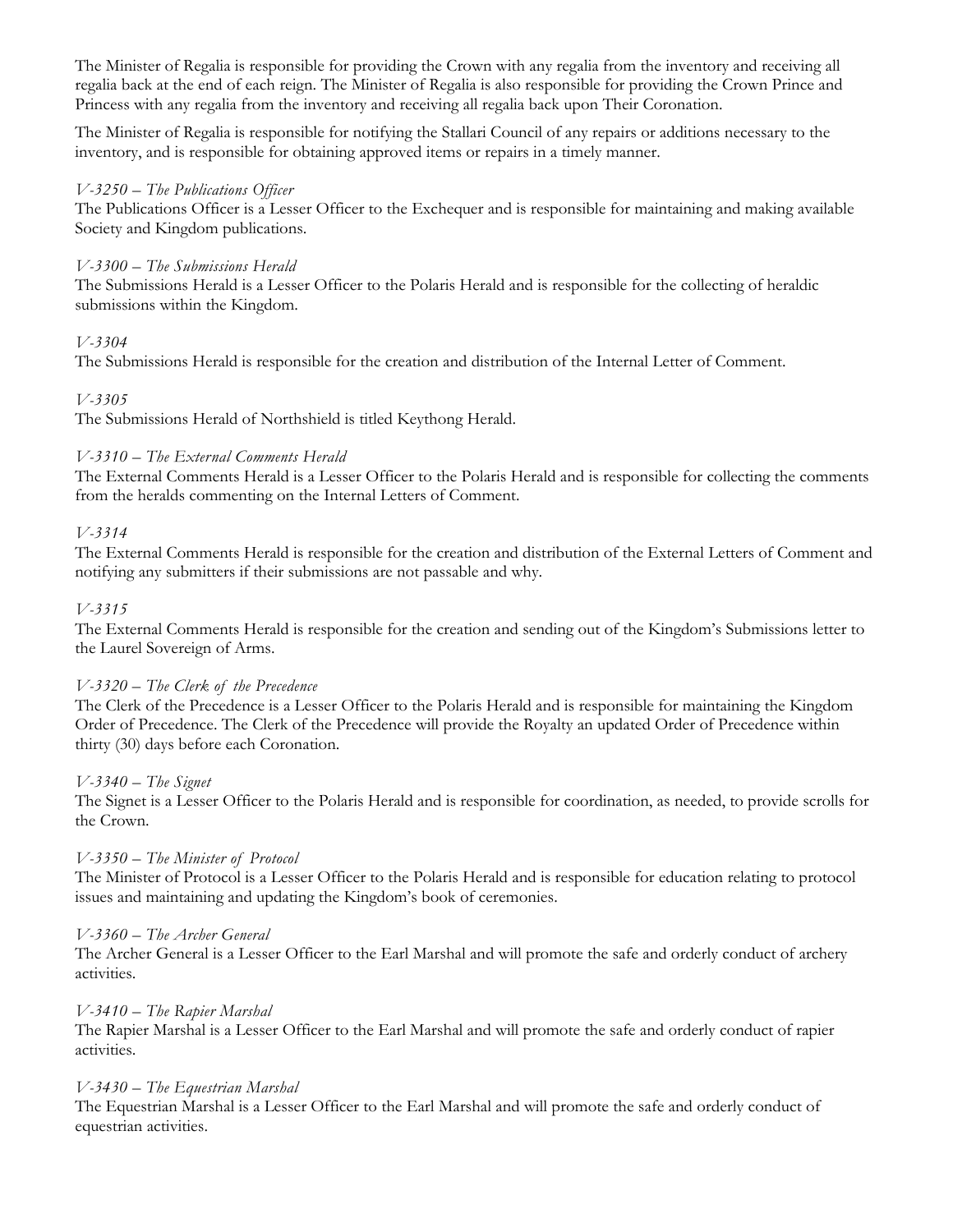#### *V-3480 – The Kingdom Thrown Weapons Marshal*

The Thrown Weapons Marshal is a Lesser Officer to the Earl Marshal and will promote the safe and orderly conduct of thrown weapons activities.

#### *V-3500 – The Stellar University of Northshield (SUN)*

There is hereby established within Northshield an avenue for the dissemination of knowledge and information regarding the historical Middle Ages and Renaissance together with the history, traditions and customs of the SCA and of Northshield. This organization is called the Stellar University of Northshield, or SUN. SUN is governed and administered pursuant to its by-laws. To be effective, the by-laws must be approved and signed by the Minister of Arts and Sciences, after consultation with the Stallari Council.

#### *V-3510*

The activities of SUN will be overseen by a Chancellor, who is a Lesser Officer to the Minister of Arts and Sciences.

#### *V-3600 – The Web Minister*

The Web Minister is a Lesser Officer to the Chronicler and is responsible for maintaining the Northshield web site.

#### *V-3640 – The Editor of the* Northwatch

The Editor of the *Northwatch* is a Lesser Officer to the Chronicler and is responsible for carrying out the Chronicler's functions related to publishing and mailing the *Northwatch*.

#### *V-3700 – The Water-Bearer*

The Kingdom Water-Bearer is a Lesser Officer to the Chirurgeon and is responsible for organizing and promoting water-bearing throughout the Kingdom, and specifically for organizing water-bearing at Kingdom Events.

#### *V-4000 — Warrants*

The warrant of an officer subordinate to a Great Officer is at the discretion of the Great Officer and the Crown, and expires with the end of the term of that Great Officer. Warrants may be renewed, or not, by the Crown and the Great Officer. Such a lapse of warrant or tenure is without prejudice towards the outgoing officer.

#### *V-4020*

An officer may resign by sending written notice to the appropriate baronial (if applicable), regional and kingdom superior. Failure to send in required reports can be viewed as a resignation from office by the respective Great Officer. Resignation from office is without prejudice.

#### *V-4040*

If a Great Officer finds it advisable to investigate a subordinate officer, the Great Officer may suspend the subordinate for no longer than thirty days while the investigation is conducted. After thirty days, the Great Officer will either request that the Crown invoke Its suspension privileges, re-instate the officer, or recommend that the officer be removed.

#### *V-4050*

If the Crown finds it advisable to investigate an officer, the Crown may suspend the officer while the investigation is conducted. The suspension can last no longer than the duration of that reign. The affected Great Officer will conduct the investigation in a timely fashion and make a recommendation for either removal or reinstatement. If the investigation is not complete by the end of the reign in which it was begun, the Great Officer will, in conjunction with the outgoing Crown, make a recommendation to the Crown Prince and Princess as to the disposition of the matter.

#### *V-4060*

The Crown and a Great Officer may remove a subordinate officer for just and stated cause. Removal for just and stated cause requires that the Crown and Great Officer act together. The just and stated cause for removal from office must be given in writing to the officer removed, but may not be published. A copy of the removal for just and stated cause must remain in the permanent files of the Crown and the respective Great Office.

#### **ARTICLE VI—THE STALLARI COUNCIL**

*VI-100* 

The duty of the Stallari Council is to advise the Crown on legislation, appointments to office, expenditures of Kingdom funds, contracts involving the Kingdom, and any other matters about which the Crown asks for counsel.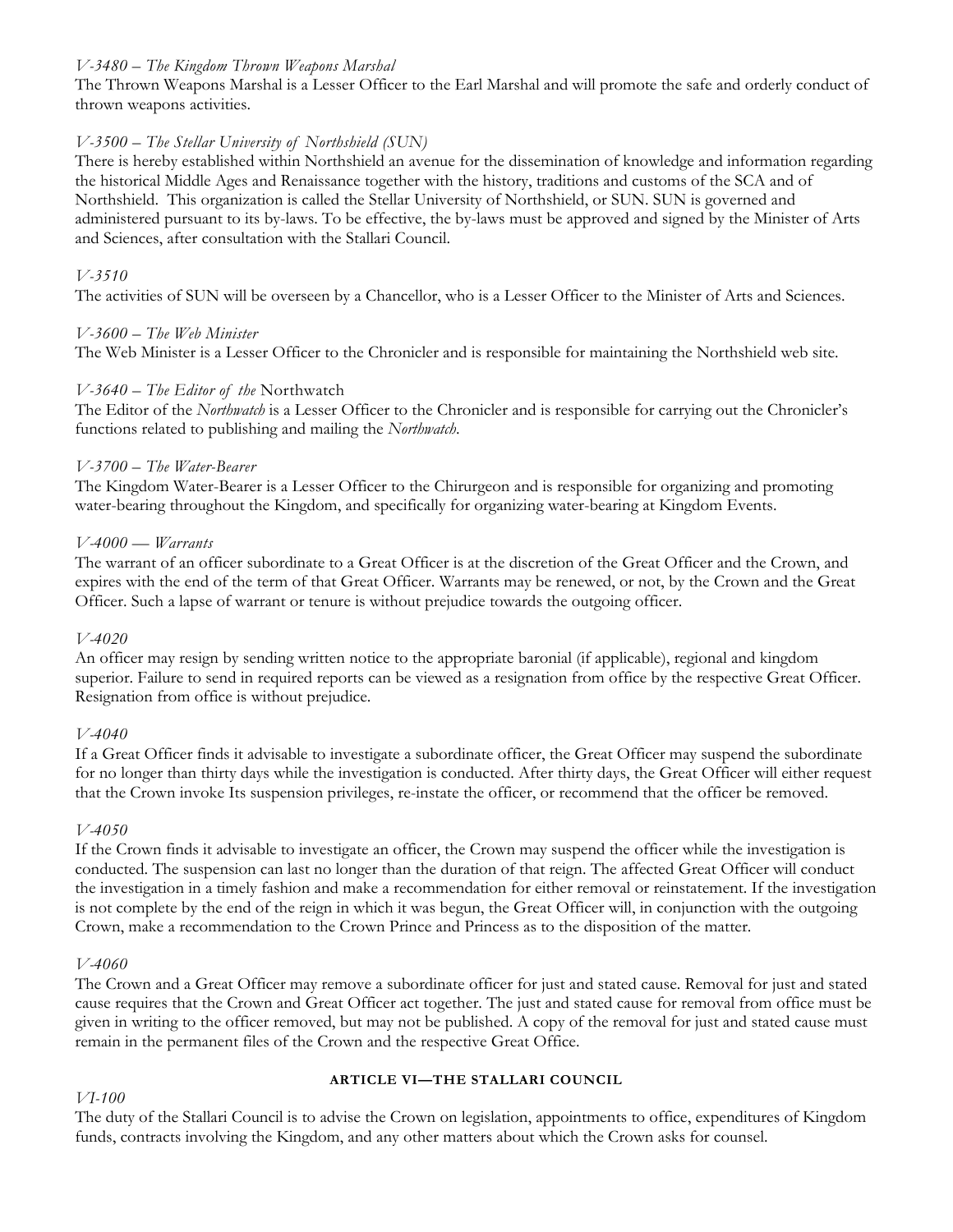# *VI-200*

A quorum of the Stallari Council consists of the Crown, the Seneschal and three (3) other Great Officers.

# *VI-300*

A quorum of the Stallari Council will be convened by the Crown at least two (2) times per reign.

# *VI-500*

Great Officers, except for the Seneschal, who are unable to attend an official meeting of the Stallari Council, may designate an alternate as long as the alternate is acceptable to the Crown.

# *VI-600*

At the discretion of the Crown, other individuals may be invited to participate in all or part of a Stallari Council meeting.

# **ARTICLE VII—RECOGNITION & ADVANCEMENT OF SUBSIDIARY BRANCHES**

# *VII-100*

All branches desiring recognition or advancement within Northshield must petition both the Kingdom Seneschal and the Crown.

# *VII-200*

The Kingdom Seneschal will keep the Crown apprised of the progress of all such petitions.

# *VII-300*

A branch may not hold money in the name of the Society for Creative Anachronism, Inc., until the Kingdom Seneschal has officially recognized it as a full-status branch.

# *VII-400*

Upon application as a new branch, a branch will recommend and request warrants for their officers, who must include a seneschal, a chancellor of the exchequer, and at least one other officer.

# *VII-500*

If any supervision of martial activities is to be undertaken, the branch must have an appropriate marshal.

# *VII-600*

Prospective branches must submit a name to the Kingdom Seneschal and the Kingdom Submissions Herald.

#### *VII-700*

Existing branches will not be permitted a division or advancement that will foster a split or factionalization of a political nature in the resident population.

#### *VII-800*

Any branch that disbands or is dissolved by the Board of Directors will have two options regarding any funds held by the branch:

1. Any funds remaining are turned over to the Kingdom Chancellor of the Exchequer, or

2. The branch may, with notice to the Stallari Council, donate the funds to an IRS approved charitable institution.

Failure to do one of the two above will result in the last known funds being reported to the IRS as personal income for the last reported branch chancellor of the exchequer or seneschal.

#### **ARTICLE VIII—TERRITORIAL BARONS & BARONESSES**

#### *VIII-100*

The Kingdom Seneschal or an appointed deputy must oversee any appointment or re-appointment of a Baron or Baroness.

#### *VIII-200*

The Seneschal or deputy will conduct a poll of the residents of the existing or proposed Barony. The Kingdom Seneschal will provide the results of the poll to the Crown. The Crown will appoint as Baron and/or Baroness those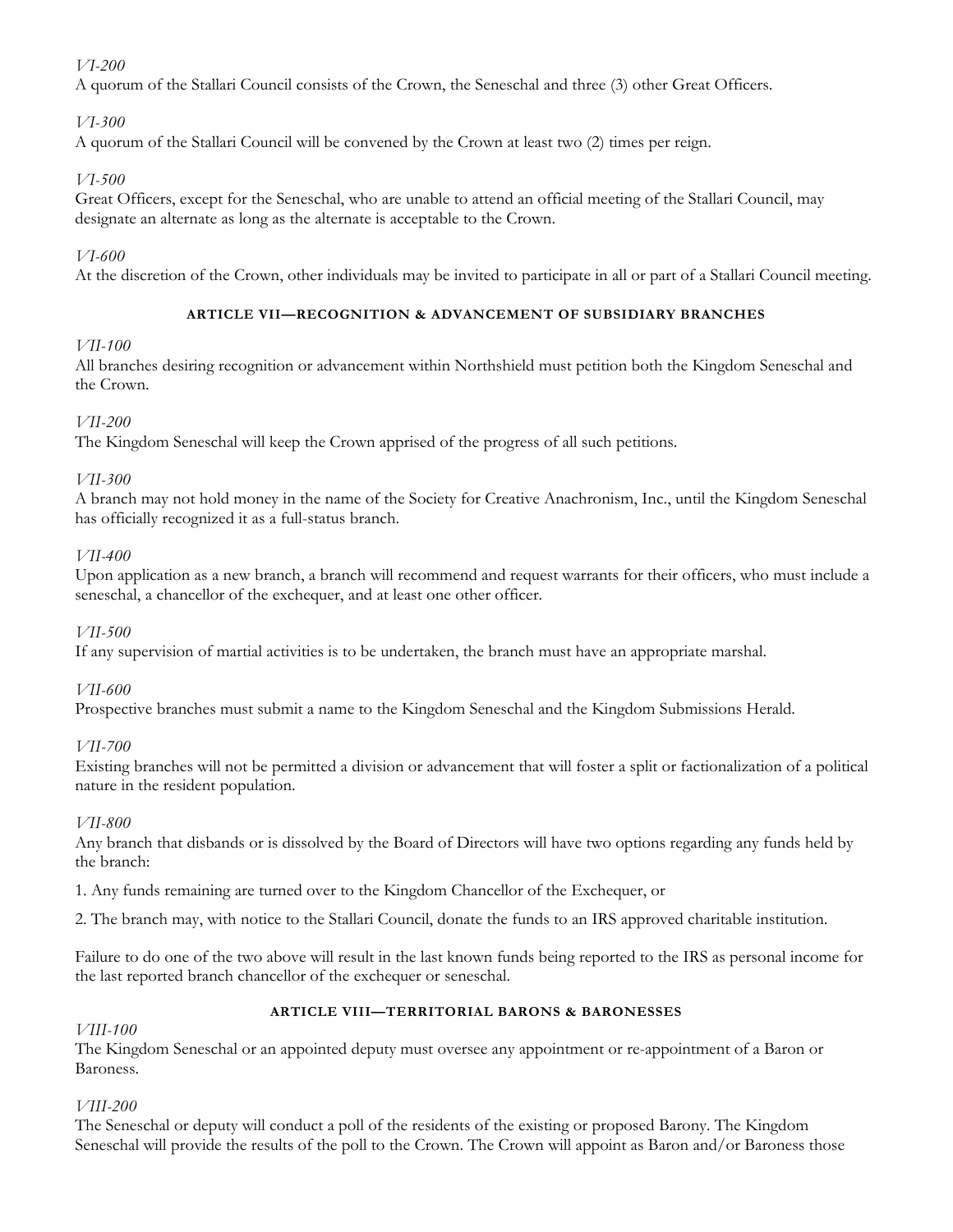individual(s) deemed most fit to represent the Royal presence in the Barony, provided that the members resident in the Barony do not substantively oppose the selection of the Baron and/or Baroness.

#### *VIII-300*

The term "Baron" refers to the male gender. The term "Baroness" refers to the female gender. No two members of the same gender may be appointed as Baron and Baroness.

#### *VIII-400*

Territorial Barons and/or Baronesses will be held accountable for any term limits agreed to with the members of the Barony. If an agreement is made between the Baron and/or Baroness and the members of the Barony concerning term limits, it will be in writing and signed by the Baron/Baroness and the baronial seneschal and two other baronial officers. Such agreements must be acceptable to the Crown and Kingdom Seneschal. Copies will be sent to the Kingdom Seneschal and to the Crown.

# *VIII-500*

Territorial Barons and Baronesses may not also hold the offices of Baronial Seneschal or Baronial Exchequer.

#### *VIII-600*

A Territorial Baron or Baroness may not be a signatory on any Baronial bank account.

#### *VIII-700*

Territorial Barons and Baronesses must reaffirm their fealty or service to the Crown of Northshield at least once per reign.

#### *VIII-800*

Territorial Barons and Baronesses must report, in writing, to the Crown of Northshield (or the Crown's appointed representative) at least once per reign. This report is due by each Coronation.

#### *VIII-850*

This report will include: contact information for the Baron and/or Baroness (including address of residence, telephone and e-mail contact information, if applicable), proof of current Society membership, information regarding the state of the Barony, a summary of events and meetings attended by the Baron and/or Baroness, and changes to any existing Baronial Charter.

#### *VIII-900*

A Territorial Baron or Baroness has the right to hold Court within Their Barony.

#### *VIII-950*

A Territorial Baron or Baroness may hold Court within another Barony with the permission of that Barony's Baron and Baroness, or the Crown.

#### *VIII-960*

A Territorial Baron or Baroness may hold Court in other areas with the permission of the Crown.

#### *VIII-1000*

Territorial Barons and Baronesses, once titled, will retain said title until they resign, they leave their Barony to become a resident of another place, or their term expires. The Crown may, at its discretion, create them Barons or Baronesses of the Court.

#### *VIII-1100*

In the case of an extended, but temporary, absence of the Baron and/or Baroness, he or she may request that the Crown appoint a Vicar to fulfill the duties of Baron and/or Baroness until his or her return.

#### *VIII-1150*

The Vicar may fulfill the duties of the Baron and/or Baroness for up to one year.

#### *VIII-1170*

The Crown may choose to extend the period of time that the Vicar serves up to a maximum of eighteen months.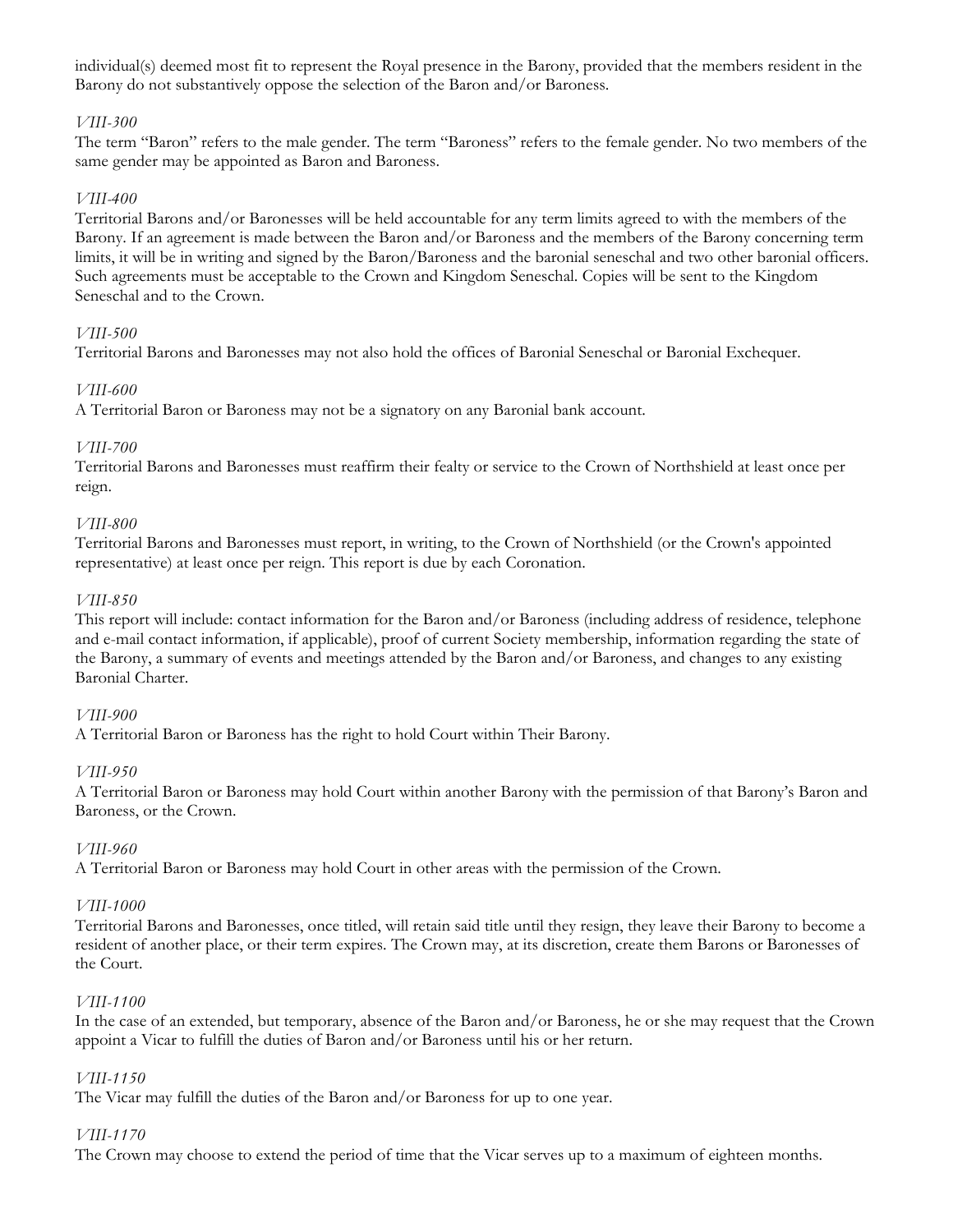#### *VIII-1200*

If a Baron or Baroness is not active for four months without notice or the appointment of a Vicar, the Crown may appoint a new Baron or Baroness. "Not active" is defined as no participation in their Barony, at baronial events or meetings.

#### **ARTICLE IX—PRECEDENCE, SYMBOLS OF RANK & OATHS OF FEALTY**

| $IX-100$ — The Order of Precedence |  |  |  |  |
|------------------------------------|--|--|--|--|
|------------------------------------|--|--|--|--|

The Order of Precedence within Northshield is as follows:

Sovereign/Consort

Crown Prince and Princess

Dukes/Duchesses

Counts/Countesses

Viscounts/Viscountesses

Peers of the Realm

Territorial Barons/Baronesses

Awards and Orders conferring Grants of Arms (including awards from other Kingdoms)

Court Barons/Baronesses

Awards and Orders Conferring Awards of Arms (including awards from other Kingdoms)

Awards and orders that do not convey precedence:

Award of the Nordbandr

The King's Cypher

The Queen's Cypher

Order of the Rose

Awards granted to a branch, guild, or other organized group of the Society will not convey individual precedence to the members of that group.

Except for Royalty, all placements within the different classifications of the Order of Precedence will be done according to seniority in that title.

Honors given by organizations below Kingdom level will not appear in the Kingdom Order of Precedence although they may be used in their appropriate Orders of Precedence, i.e. Baronial awards may be employed in order to define a Baronial Order of Precedence.

#### *IX-200 — Symbols of Rank*

Only the Sovereign and Consort may wear crowns of gold ornamented as they see fit.

Only the Crown Prince and Princess may wear crowns of silver ornamented as they see fit.

Only Dukes and Duchesses may wear coronets with strawberry leaves, ornamented as they see fit.

Only Counts and Countesses may wear coronets embattled, all gold, ornamented as they see fit.

Only Peers of the Realm may wear the badges and symbols of their respective Orders.

Only Territorial Barons and Baronesses may wear coronets of gold with six pearls (spheroids), ornamented as they see fit.

Grants of Arms — A Grant of Arms bestowed upon a Great Officer will allow the recipient to maintain a griffin passant Or as a crest. Only current and former Great Officers who have received a Grant of Arms may use a griffin passant Or as a crest.

Only Court Barons and Baronesses may wear coronets of silver with six pearls (spheroids), ornamented as they see fit.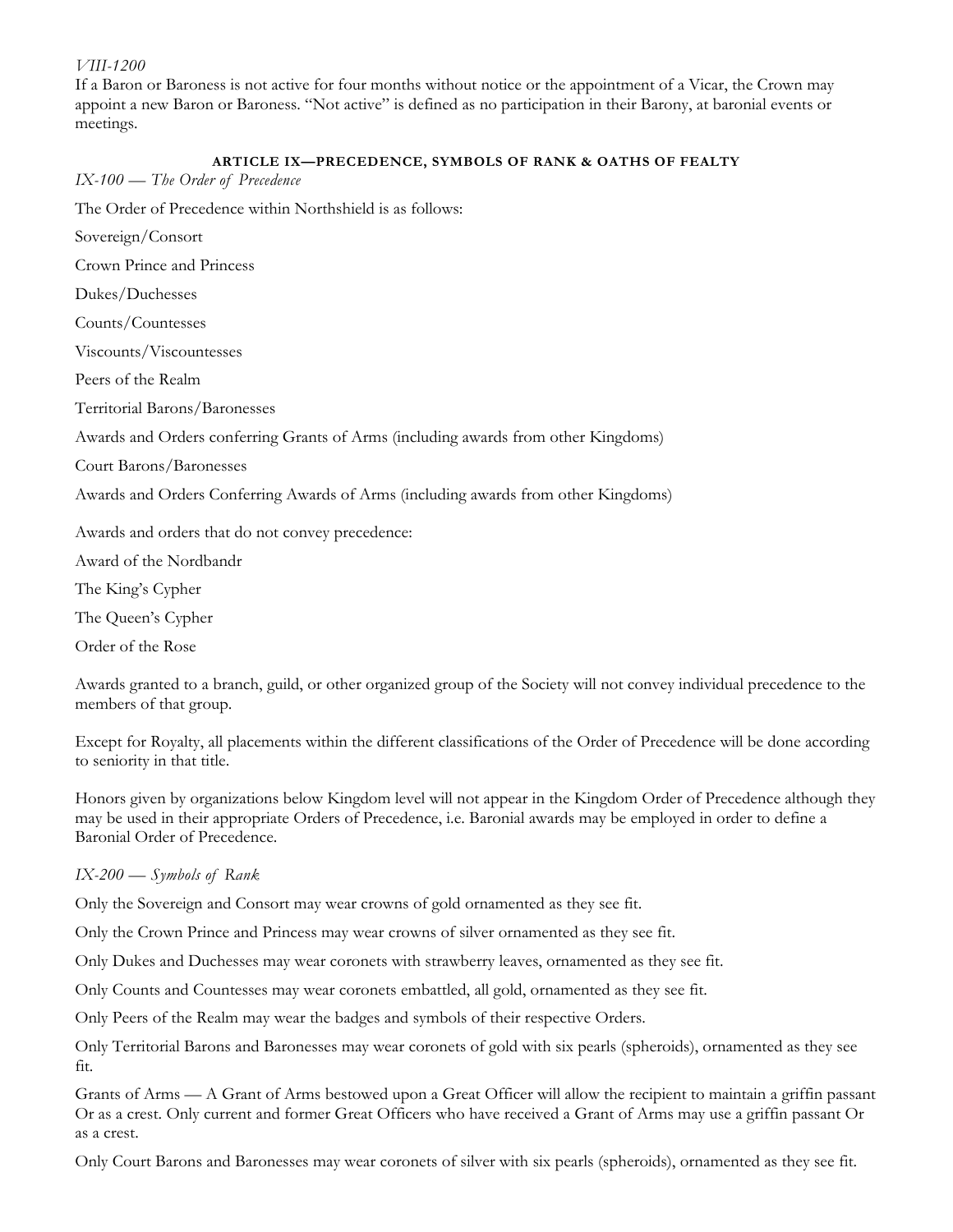Only members of the various Kingdom Awards and Orders may wear the badges of their respective Awards and Orders.

Awards of Arms — Members of the populace with Awards of Arms may wear a simple metal circlet, ornamented as they see fit, with no more than one protrusion. The overall height of the circlet may not exceed one inch, including the protrusion. The circlet may not resemble any of the coronets listed above.

Officers may wear the badges of their respective offices.

It is the right of all subjects of the Kingdom to display the populace badge of the Kingdom.

#### *IX-300 – Oaths of Fealty*

The Crown may not allow oaths of fealty to restrict the populace from full participation in the Society. If for reasons of conscience a subject of the Kingdom is unable to pledge an oath of fealty as found in the applicable "Standard Texts for Oaths of Fealty" in the Kingdom Book of Ceremonies, the Crown will create an alternate ceremony in advance that respects the integrity of the individual and enhances the pageantry and flavor of the Society.

#### **ARTICLE X—ARMORY, AWARDS, AND ORDERS**

#### *X-100 – Armory of the Sovereign*

The Arms of the Sovereign is Sable, a compass rose argent within a laurel wreath, in chief an ancient crown Or.

#### *X-200 — Armory of the Consort*

The Arms of the Consort is Sable, a compass rose argent within a wreath of roses, in chief an ancient crown Or.

#### *X-300 — Armory of the Crown Prince and Princess*

The Arms of the Crown Prince and Princess is Sable, a compass rose argent within a laurel wreath, in chief an ancient crown, charged overall with a label of cadency Argent.

#### *X-400 – Armory of the Crown Prince/ess*

The Arms of the Crown Prince/ess Consort is Sable, a compass rose argent within a wreath of roses, in chief an ancient crown, charged overall with a label of cadency Argent.

#### *X-500 – General Armory*

The populace badge of the Kingdom is: Sable, a compass rose argent, a bordure Or.

#### *X-1000 - Awards and Orders*

It is the right of everyone in the Kingdom to recommend to the Crown anyone who, in his or her estimation, is deserving of an order or award of any level. The recommendation must be signed by the author.

Knights of the Society are entitled to place after their names the initials K.S.C.A. Masters and Mistresses of Arms of the Society are entitled to place after their names the initials M.S.C.A. Members of the Order may be styled and announced in precedence as Companions of the Order of the Chivalry.

Members of the Order of the Laurel are entitled to place after their names the initials O.L. or C.L., and members of the Order may be styled and announced as Companions of the Order of the Laurel.

Members of the Order of the Pelican are entitled to place after their names the initials O.P. or C.P., and members of the Order may be styled and announced as Companions of the Order of the Pelican.

Holders of Grants of Arms are entitled to place after their names the initials G.O.A., and may be styled and announced as Recipients of Grants of Arms, as His Lordship or Her Ladyship, or as The Honorable Lord or Lady.

The Crown may, at its discretion, bestow a Grant of Arms upon current or former Great Officers.

Holders of Awards of Arms are entitled to place after their names the initials A.O.A., and may be styled and announced as Recipients of Awards of Arms or as Lord or Lady.

#### *X-1100 — The King's Cypher*

The King's Cypher may be given to any individual for personal service to the Crown. The token shall include the initial (the "cipher") of the Giver and the recipient will be listed in the Northshield Order of Precedence.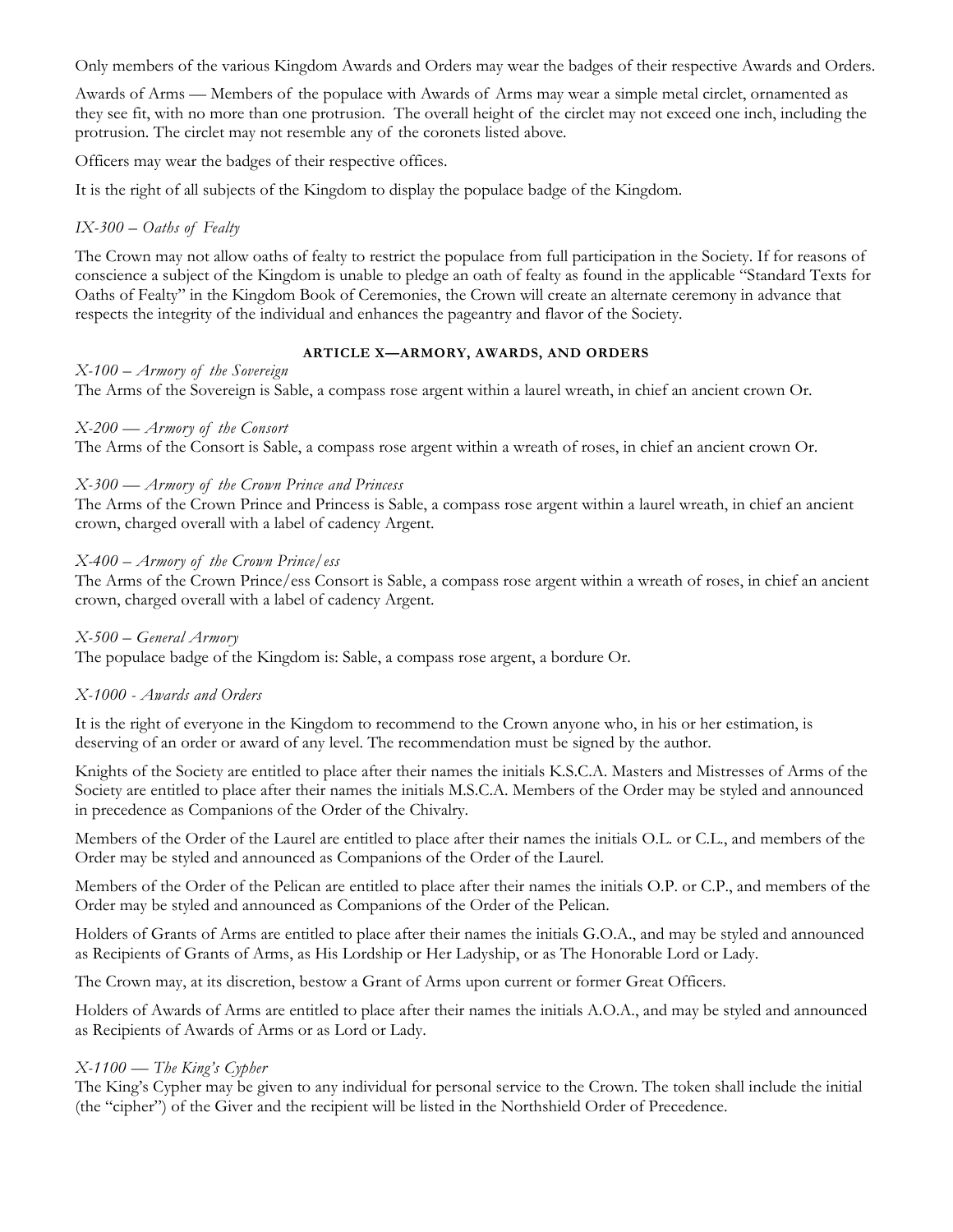# *X-1150 — The Queen's Cypher*

The Queen's Cypher may be given to any individual for personal service to the Crown. The token shall include the initial (the "cipher") of the Giver and the recipient will be listed in the Northshield Order of Precedence.

#### *X-1200 — The Order of the Rose*

The Order of the Rose exists in Northshield for the purpose of encouraging chivalrous and courteous behavior among all members of the Society. Candidates will have held the office of Consort for at least one full reign. Membership is automatic for candidates who have completed one full reign as Consort of Northshield.

Membership in the Order does not convey a Patent of Arms.

Membership in the Order does not convey precedence.

Holders of the Order of the Rose are entitled to place after their names the initials O.R. or C.R., and recipients of the Order may be styled and announced as Companions of the Order of the Rose.

#### **AWARDS – a structure will be presented to the first Crown, to be implemented as They may determine. This awards structure will be developed before the Coronation of the first Crown of Northshield, using the input currently being developed by the Awards work group.**

#### *XI-100*

#### **ARTICLE XI—COURTS OF CHIVALRY**

Before requesting a Court of Chivalry, any person or group must demonstrate that a good-faith attempt has been made to follow the procedures suggested in Appendix A of the Governing Documents of the SCA, Inc, entitled "Suggested Channels for Complaint and Appeal".

# *XI-500 — Courts of Chivalry*

Courts of Chivalry are for the express purpose of investigating matters within the medieval framework of the Society for Creative Anachronism, Inc., and pertain only to conduct and subjects within the structure and definitions of the Society. The Kingdom Seneschal will supervise all Courts of Chivalry, except as in XI-900.

#### *XI-600*

Any person or group desiring the convening of a Court of Chivalry for any reason will petition the Kingdom Seneschal and the Crown in writing, presenting a summary of the reasons for the Court and any evidence to be presented.

#### *XI-700*

Courts of Chivalry may not be convened for trivial reasons and should be regarded as a last resort.

#### *XI-900*

In such case as the Court of Chivalry is desired where the Kingdom Seneschal is the subject, the Crown will appoint a Peer of the Realm to assume all duties assigned to the Kingdom Seneschal by these articles.

#### *XI-1000*

The Kingdom Seneschal may conduct an investigation, and may attempt to settle the matter through informal mediation. The Kingdom Seneschal will determine if the evidence warrants a formal Court and will inform the Crown of his or her decision.

#### *XI-1040*

If the evidence does not warrant a formal Court, the Kingdom Seneschal may, at his or her discretion, settle the matter in a lesser manner; for example, by means of a reprimand, or he or she may recommend remedial action to the Crown. If the Kingdom Seneschal does not convene a Court, any of the parties may petition the Crown to direct the Seneschal to convene the Court.

#### *XI-1080*

If the evidence warrants a formal Court, or if directed by the Crown, the Kingdom Seneschal will convene the Court as provided for by these articles.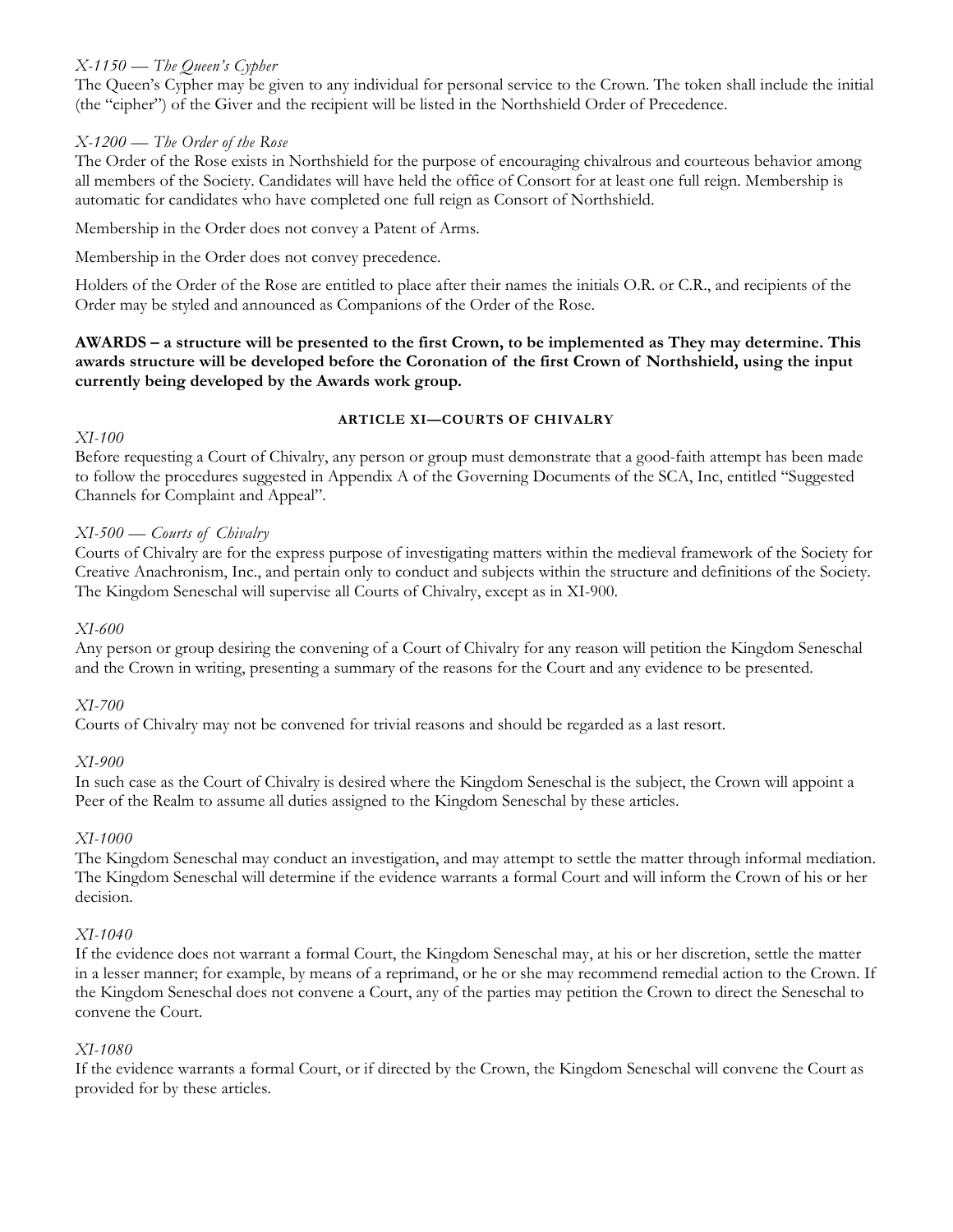#### *XI-1100*

The populace will be notified of the date and place of the Court by means of an announcement in the Northwatch, as provided for in these articles. All Courts of Chivalry will be open to the populace, except in a case where the matter may also involve a violation of modern law, in which case the Court may be held in private.

#### *XI-1200*

The Crown will preside over a Court of Chivalry, or may, at Their discretion, appoint a person to serve as Crown's Advocate to preside in the name of the Crown. It is suggested, in a case where the proceedings of a Court may extend beyond the end of a reign, that the new Crown appoint a Crown's Advocate to continue in that office, to preserve the continuity of the proceedings.

#### *XI-1300*

The judgment of a case before a Court of Chivalry is reserved to the Crown; judgments rendered by a Crown's Advocate presiding in the name of the Crown are subject to review by the Crown before becoming official.

# *XI-1400*

The Law Clerk, or another person acceptable to the Crown, will be present at a Court of Chivalry to advise the Crown or Crown's Advocate.

# *XI-1500*

The composition of a Court of Chivalry and the procedure followed in presenting evidence is at the discretion of the Kingdom Seneschal, subject to the restrictions of these articles.

# *XI-1600*

In any case where a person or group of persons may be the subject of a Court of Chivalry, the following procedure will be followed.

1. The evidence in the Court will be heard before a panel of the Peers of the Realm, drawn by lot under the supervision of the Crown from among the numbers of the Peerage not already involved in the Court.

2. The subject of the Court will be notified of the time and place of the panel drawing as specified in these articles, and may appoint a representative to observe the drawing if he or she cannot.

3. The number of the panel is at the discretion of the Kingdom Seneschal, but at no time will a case be heard before a panel of fewer than six.

#### *XI-1700*

The Kingdom Seneschal will notify the subject of the Court in writing that the Court is to be convened. This notice will include:

1. Copies of this Law and any other Laws pertaining to the case.

2. The names of those who petitioned for the Court to be convened.

3. The formal list of Charges to be brought before the Court.

4. An outline of the procedure for the hearing of the case.

5. The time and place of the panel drawing, said time to be not less than two weeks following the notification of the subject.

6. A list of four proposed dates and places for the Court to be held, said dates to permit publication of the chosen time and place in the *Northwatch*, and covering a span of not less than four weeks.

#### *XI-1800*

The subject of the Court will choose one of the proposed dates and places for the Court and will notify the Kingdom Seneschal in writing of this choice within two weeks of being notified of the Court. In the unusual circumstance where none of the proposed dates and places is acceptable, the subject will petition the Kingdom Seneschal and the Crown in writing within two weeks of being notified of the Court, to request another date and place. The granting of said petition will be at the discretion of the Crown. If the subject of the Court fails to respond within the period specified by these articles, the Kingdom Seneschal, in consultation with the Crown, will select one of the proposed dates and places and will notify the subject in writing that the Court will be held then and there, with or without the subject's attendance.